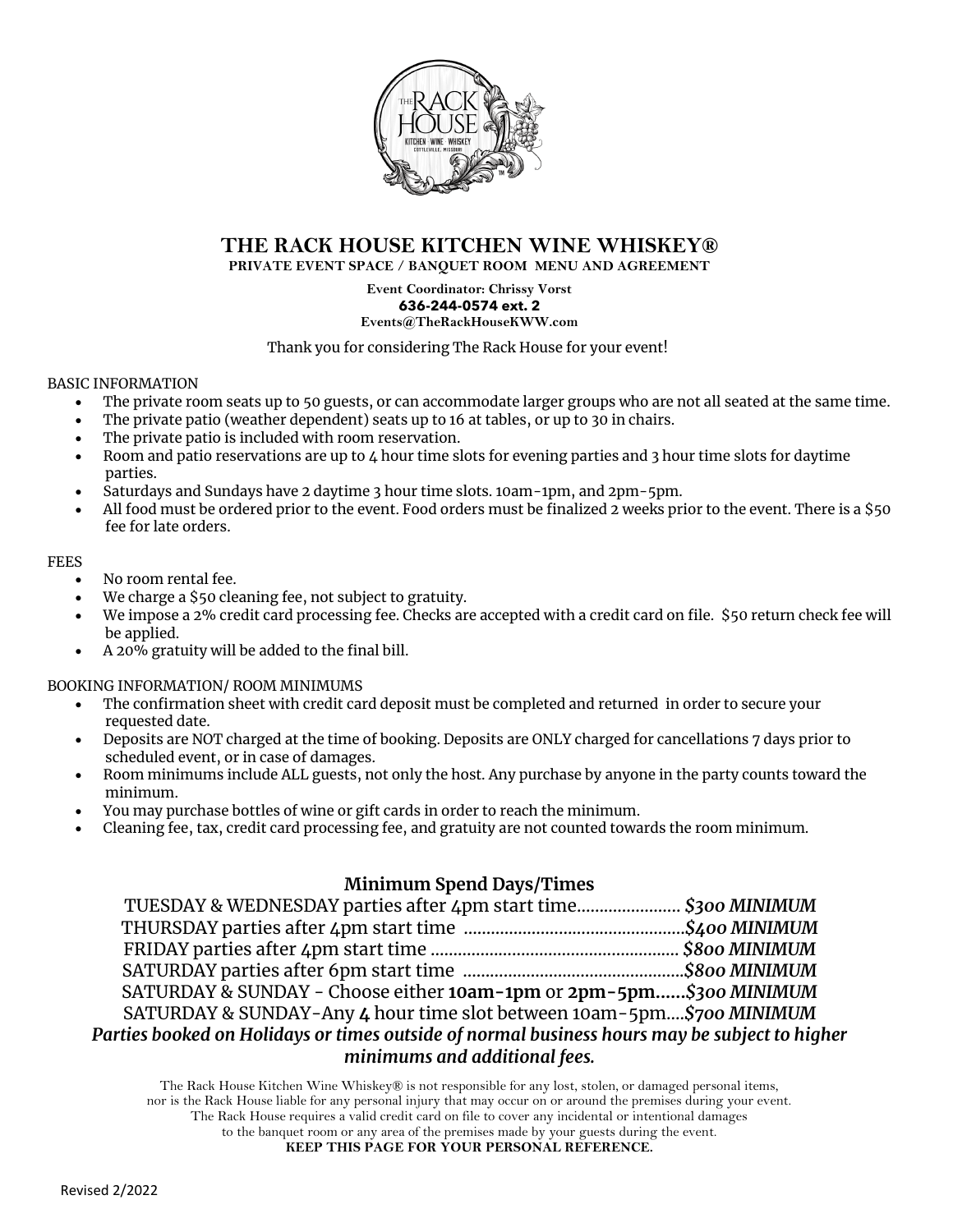#### **THE RACK HOUSE KITCHEN WINE WHISKEY® PRIVATE EVENT SPACE / BANQUET ROOM MENU AND AGREEMENT**

#### **Event Coordinator: Chrissy Vorst** 636-244-0574 ext. 2 **Events@TheRackHouseKWW.com**

#### DECORATIONS

- You are allotted 30 minutes prior to your event to set up decorations, etc. If more time is needed, it may be allowed unless there is another party in the room.
- No confetti, glitter, or similar small pieces. Please make sure balloons are not filled with confetti, glitter, or small pieces. \$50 glitter/confetti fee.
- Candles are allowed as long as they are in containers or holders and do not drip or burn tables or tablecloths.
- No tape, command strips, hooks, tacks, etc on walls for decorations. \$50 fee for damage to walls due to decorations.

#### TABLE SETUP

- Table setup typically depends on the final guest number. We use 6 foot long tables and/or tall cocktail tables for mingling, depending on your party type and desired atmosphere.
- Tablecloths are recommended. We have tablecloths available at \$4 per tablecloth, any color. Colors other than black or white must be ordered 2 weeks in advance.
- Paper napkins are provided at no charge. Linen napkins are \$1 each, any color. Colors other than black must be ordered 2 weeks in advance.

#### OTHER ROOM INFORMATION

- Outside desserts are allowed, but must come from a health inspected kitchen.
- Outside alcohol is not permitted.
- There are 2 TVs in the room for presentation/slideshow purposes. An HDMI cord is provided.
- If you are using our A/V equipment, please come and test your setup at least 24 hours in advance.
- We use Spotify for music. The default station is light instrumental. You may choose other playlists, or we can download a specific playlist prior to your party.
- The private patio is not covered.
- The private patio includes outdoor heaters if needed.
- Smoking is allowed on the private patio at the host's discretion. Cigars are available in our ventilated cigar lounge for purchase.

Thank you for considering The Rack House for your private event! We look forward to helping to plan a great event for you and your guests!

As a small business, many of our bookings come from referrals. Let us know if you were referred by someone, and please consider recommending us to others in the future!

> The Rack House Kitchen Wine Whiskey® is not responsible for any lost, stolen, or damaged personal items, nor is the Rack House liable for any personal injury that may occur on or around the premises during your event. The Rack House requires a valid credit card on file to cover any incidental or intentional damages to the banquet room or any area of the premises made by your guests during the event.

**KEEP THIS PAGE FOR YOUR PERSONAL REFERENCE.**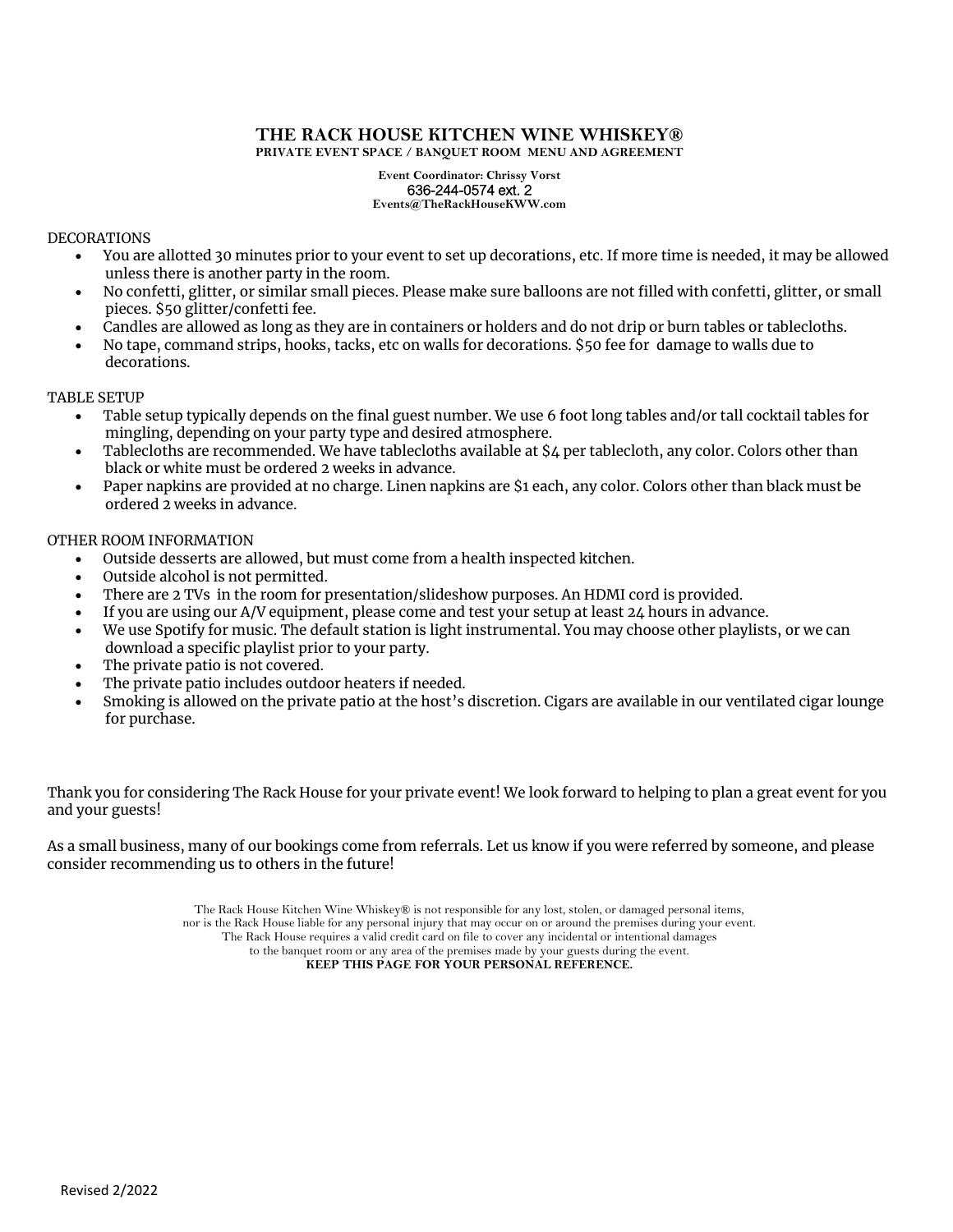## **Your date is not secured until this confirmation page in is received based on when it is received by our staff on a first come, first serve basis. You will receive an email to confirm your booking.**

|                                                                                         | Room Only Patio Only Patio Only Room + Patio                          |                                                                                                                                                                                                                                                                                                                                                                                                           |
|-----------------------------------------------------------------------------------------|-----------------------------------------------------------------------|-----------------------------------------------------------------------------------------------------------------------------------------------------------------------------------------------------------------------------------------------------------------------------------------------------------------------------------------------------------------------------------------------------------|
|                                                                                         | Printed name and information for primary contact person:              |                                                                                                                                                                                                                                                                                                                                                                                                           |
|                                                                                         |                                                                       |                                                                                                                                                                                                                                                                                                                                                                                                           |
|                                                                                         |                                                                       |                                                                                                                                                                                                                                                                                                                                                                                                           |
| Payment information:<br>Credit Card deposit \$100                                       |                                                                       | <b>Deposit is HELD, not CHARGED</b> , unless there is a late cancellation or damages to the room.                                                                                                                                                                                                                                                                                                         |
|                                                                                         | Credit Card information for payment to cover any damages to the room: |                                                                                                                                                                                                                                                                                                                                                                                                           |
|                                                                                         |                                                                       | Type: $\qquad \qquad \#$ .                                                                                                                                                                                                                                                                                                                                                                                |
|                                                                                         |                                                                       |                                                                                                                                                                                                                                                                                                                                                                                                           |
|                                                                                         |                                                                       |                                                                                                                                                                                                                                                                                                                                                                                                           |
| during the scheduled event.<br>the final bill.<br>including minimum spend requirements. |                                                                       | I understand and authorize the Rack House Kitchen Wine Whiskey® to bill the above card for any<br>intentional or incidental damages to the banquet room or premises made by my guests<br>I also understand that full payment is due at the end of my event and that a 20% gratuity will be added to<br>I have read and understand the Basic Information regarding use of the room, how I will be charged, |
|                                                                                         |                                                                       | In accordance with Missouri law and the regulations set by Visa, Mastercard and Discover, I understand that The Rack House Kitchen                                                                                                                                                                                                                                                                        |
|                                                                                         |                                                                       | Wine Whiskey <sup>®</sup> will impose a $2\%$ processing fee for any credit card payments. Initials of Card Holder: ______                                                                                                                                                                                                                                                                                |
| Signature of Credit Card Holder:                                                        |                                                                       | Date:                                                                                                                                                                                                                                                                                                                                                                                                     |
|                                                                                         | kept at proper storage temperatures and conditions.                   | I understand that any food left over from my event can ONLY be taken home IF it is boxed up and put in<br>the refrigerator no more than 2 hours after it has been served. I also waive The Rack House Kitchen<br>Wine Whiskey <sup>®</sup> from any responsibility once the food has left the premises as they cannot ensure it is                                                                        |

Signature:\_\_\_\_\_\_\_\_\_\_\_\_\_\_\_\_\_\_\_\_\_\_\_\_\_\_\_\_\_\_\_\_\_\_\_\_\_\_\_ Date: \_\_\_\_\_\_\_\_\_\_\_\_\_\_\_\_\_\_\_\_

**The Rack House Kitchen Wine Whiskey® 5065 State Highway N Cottleville, MO 63304 www.TheRackHouseKWW.com Events@TheRackHouseKWW.com Chrissy Vorst 636-244-0574 ext. 2**

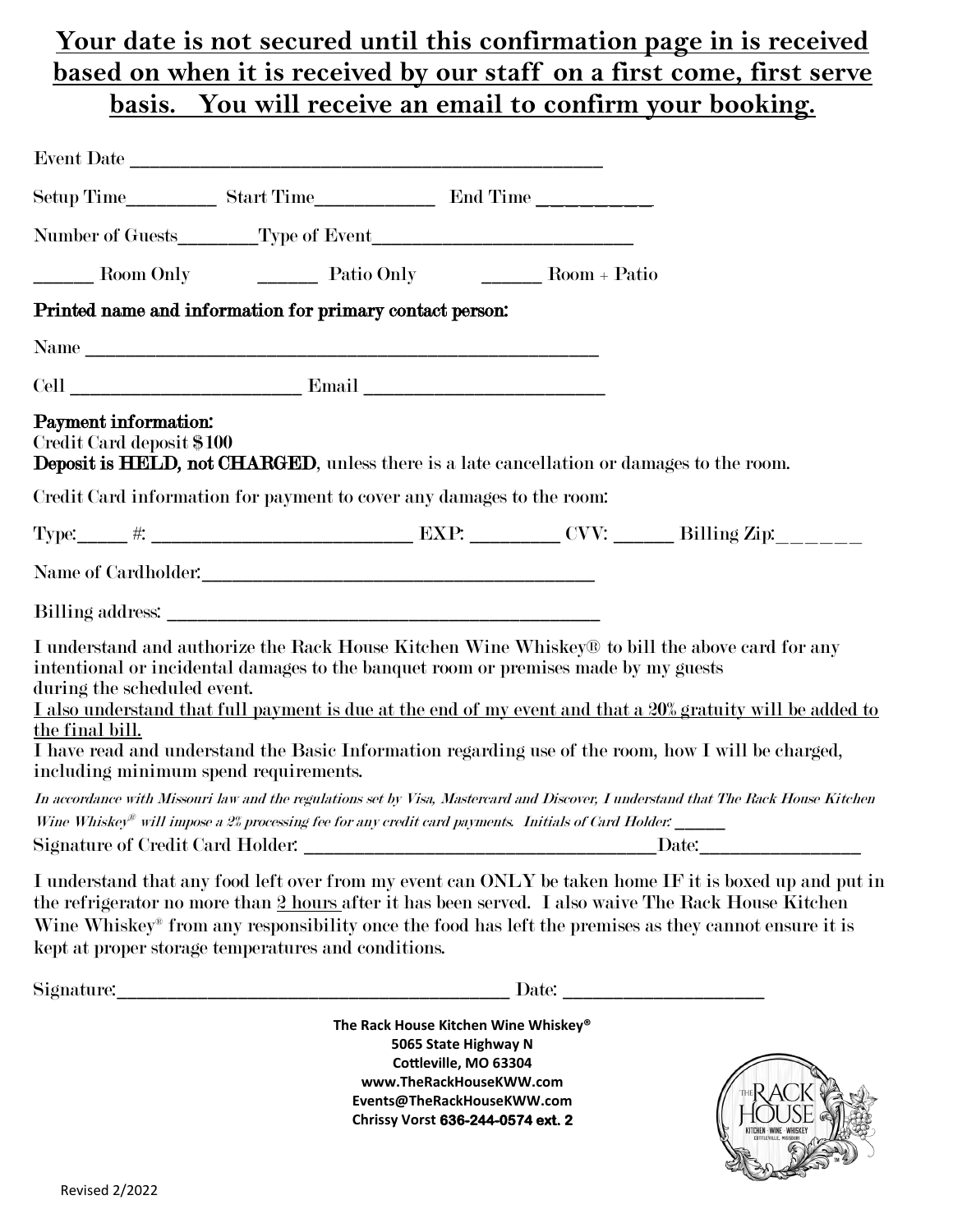# Apps & Extras

Can be ordered a la carte or added to any plated meal or buffet

Each platter feeds approximately 20 people

# Cold Appetizers:

**Cheese Course** – Chef selected assorted cheeses with fruit chutney  $\&$  crackers  $\$62$ **Charcuterie & Cheese** – Chef selected meats & cheeses served with fruit chutney  $$72$ 

Roasted Garlic Hummus – Paprika oil, roasted garlic, crispy chick peas, chopped herbs and toast \$28

Tomato Basil Bruschetta – Toasted baguette slices with a sweet tomato basil relish and balsamic reduction \$32

Crudité – Seasonal vegetables, creamy herb dip \$28

# Hot Appetizers:

Pretzels **-** Soft Companion pretzels with beer cheese and grain mustard (12 pretzels cut into 36 total pieces) \$42 Crab Stuffed Pretzels - Chopped herbs, Old Bay and bacon (12 pretzels cut into halves) \$65

Nashville Hot Chicken Skewers - Ranch & house-made hot sauce (approx. 50 pieces) \$80

Meatballs – House-made bourbon BBQ sauce (approx. 50 meatballs) \$60

Mini Lump Crab Cakes—served with remoulade sauce and fresh herbs (approx. 50) \$135

# Dollar Roll Sandwich Platters

Price per dozen

Honey Pecan Cranberry Chicken Salad—\$23 Bourbon Bacon B.L.T—\$23 Ham + Cheese—\$23 Rack House Sliders (mini burgers with American cheese, bacon, and rack sauce)—\$32

Fruit Display: A seasonal assortment of fresh fruit-\$60

# Salads:

**House Greens** with creamy herb dressing and red wine vinaigrette  $-$  \$45 Caesar Salad – \$40 Seasonal Salad—\$50

## Desserts:

Cheesecake- (12 servings) \$38 Cookie or Brownie Tray - (feeds approx. 20) \$38

### All Apps & Extras can be added to Buffets and Plated meals

**The Rack House Kitchen Wine Whiskey® 5065 State Highway N Cottleville, MO 63304 www.TheRackHouseKWW.com Events@TheRackHouseKWW.com Chrissy Vorst:** 636-244-0574 ext. 2

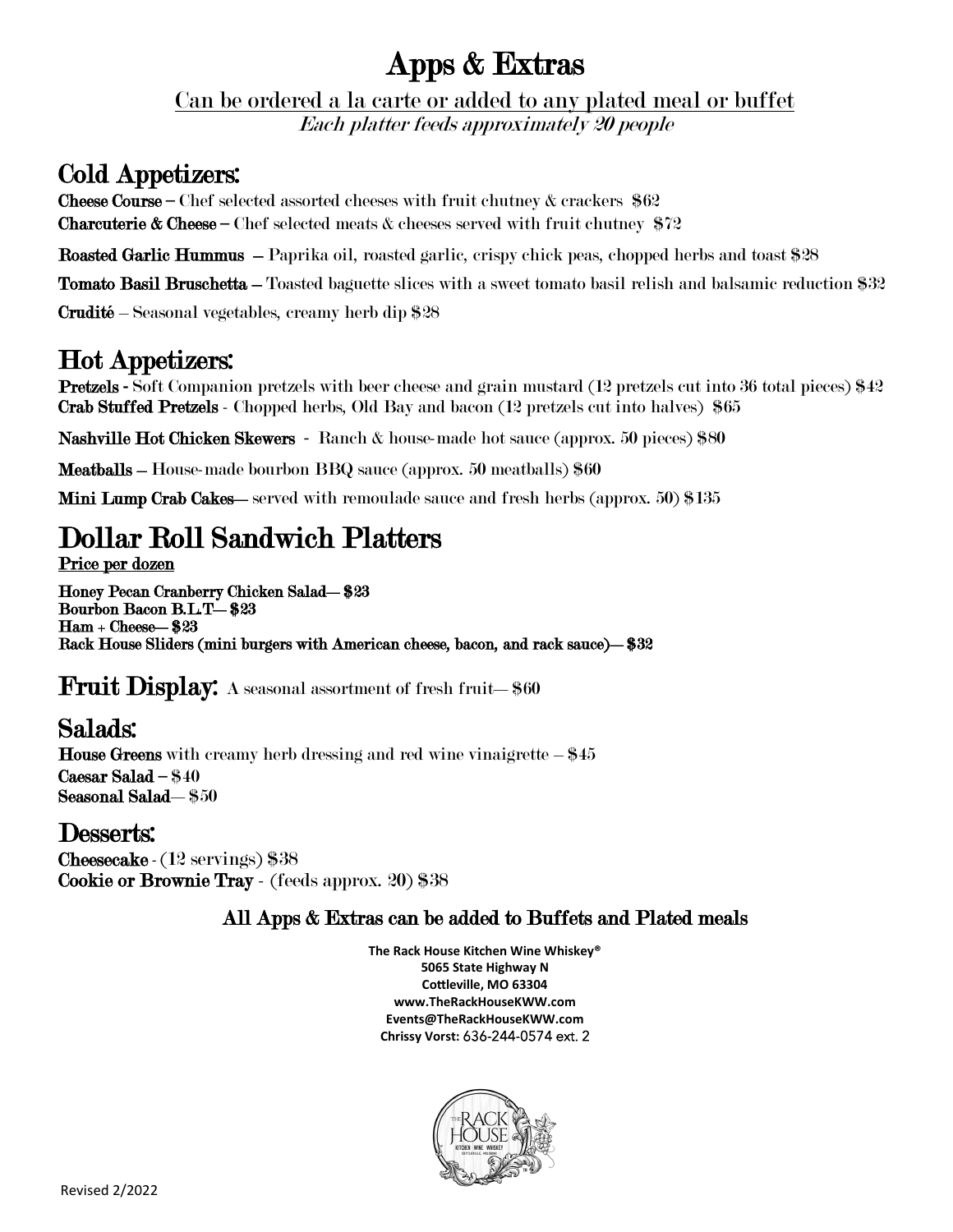# Brunch & Lunch Options

For a buffet, you will be charged for the number of people listed on the final confirmation Or the number of guests in attendance, whichever is greater

## Brunch Buffet

Minimum guest count of 20

Available before 4pm

#### Eggs Benedict \$16 per person

Sausage or bacon - your choice or add \$2.50 for both +Cheesy potatoes + French Toast + Fruit

### Scrambled Eggs \$14 per person

Sausage or bacon -your choice or add  $\$2.50$  for both +  $\overline{\text{Cheesy}}$  potatoes + French Toast + Fruit

### Scrambled Eggs \$12 per person

Sausage or bacon - your choice or add \$2.50 for both + Cheesy Potatoes + Toast

Add biscuits and gravy to any buffet \$3 per person Add made to order omelets \$10 each, as ordered

# Lunch Sandwich Buffet

Minimum guest count of 20

Available before 4pm

#### \$16 per person

Choice of 2 sandwiches and choice of 2 of either Tomato Basil or Seasonal Soup, House Salad, Caesar Salad, Fries, or Chips

Chicken Bacon Brie —Roasted chicken, brie, seasonal fruit, bourbon bacon, honey Dijon, wheat berry bread Gourmet Grilled Cheese—marcoot cheddar, five cheese blend, tomato, bourbon bacon, pesto Honey Chicken Salad—Honey cranberry chicken salad, lettuce

Rack House Sliders—Seasoned mini burgers, American cheese, bacon, rack sauce

BLT—Applewood bacon, lettuce, tomato, wheat berry bread

## Taco Bar

Minimum guest count of 20

Available anytime

\$12/person (2 proteins)

#### or \$14/person (3 proteins)

Served with coleslaw, pico de gallo, Sriracha lime cream, shredded cheese, flour tortillas

Proteins:

Fish Tacos—Crispy flounder Seasoned Ground Beef Shredded Chicken Shrimp (+ \$2 additional) Additions:

Vegetarian Beans and Veggies + \$1/person Chips and House-made Salsa +\$2/person Chips, House-made Salsa, and Guacamole +\$4/person

# Burger Bar - \$16 per person

Available anytime

The Big Rack Burger - Build your own burger bar-Angus beef patty, brioche bun, bourbon bacon, American cheese, Rack Sauce, lettuce, tomatoes, onions, pickles + fries or chips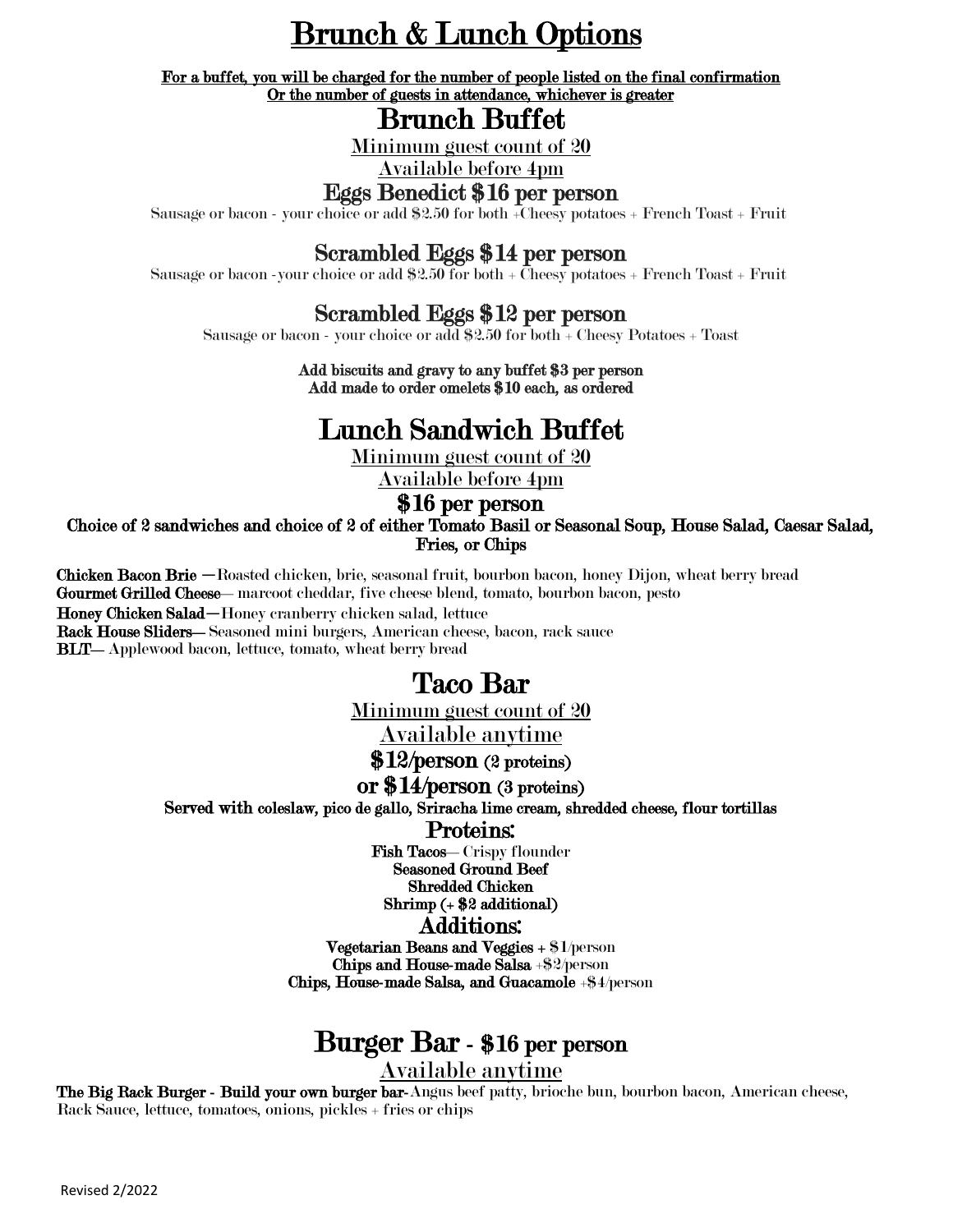# Dinner Options

## Dinner Buffets

Minimum guest count of 20

### Choose 2 Mains + 2 Sides \$23/person Choose 3 Mains + 3 Sides \$29/person

All Dinner buffets come with house or ceasar salad, dinner rolls and butter

### Mains

Bourbon Glazed Salmon + Soy Caramel Glaze Roasted Porkloin + Caramelized Onion Au Gratin Five Cheese Stuffed Chicken + House-made Bourbon Tomato Jam Flank Steak + Bordelaise Chicken Piccata + House-made Sauce O'Fallon Mushroom Risotto + Fresh Herbs Mostaccioli + Fresh Herbs

### Sides

Green Beans Almandine Loaded Mash Potatoes Mac and Cheese Local White Rice Chef's Seasonal Vegetables

For a buffet, you will be charged for the number of people listed on the final confirmation, or the number of people in attendance, whichever is greater

## Plated Dinners

Must be pre-ordered

Maximum 30 guests

On Friday and Saturday evenings, must be served before 6:00 or after 8:00 \$27 per person served with House or Caesar salad

Crab Cakes

Remoulade Sauce + Missouri Rice + Seasonal Vegetables

Bourbon Glazed Salmon

Red Pepper Coulis + Missouri Rice + Seasonal Vegetables London Broil (Served Medium Rare)

Red Wine Reduction + Mashed Potatoes + Seasonal Vegetables

Five Cheese Stuffed Chicken with Bourbon Tomato Jam

Missouri Rice + Seasonal Vegetables

Pork Chop

Caramelized Onions + Mashed Potatoes + Seasonal Vegetables

Chicken Marsala Missouri Rice + Seasonal Vegetables

Vegetarian Fried Rice Missouri Rice + Seasonal Vegetables + House-Made Curry

## Plated Desserts - \$5 per order

Rack House Bourbon Bacon Brownie New York Cheese Cake